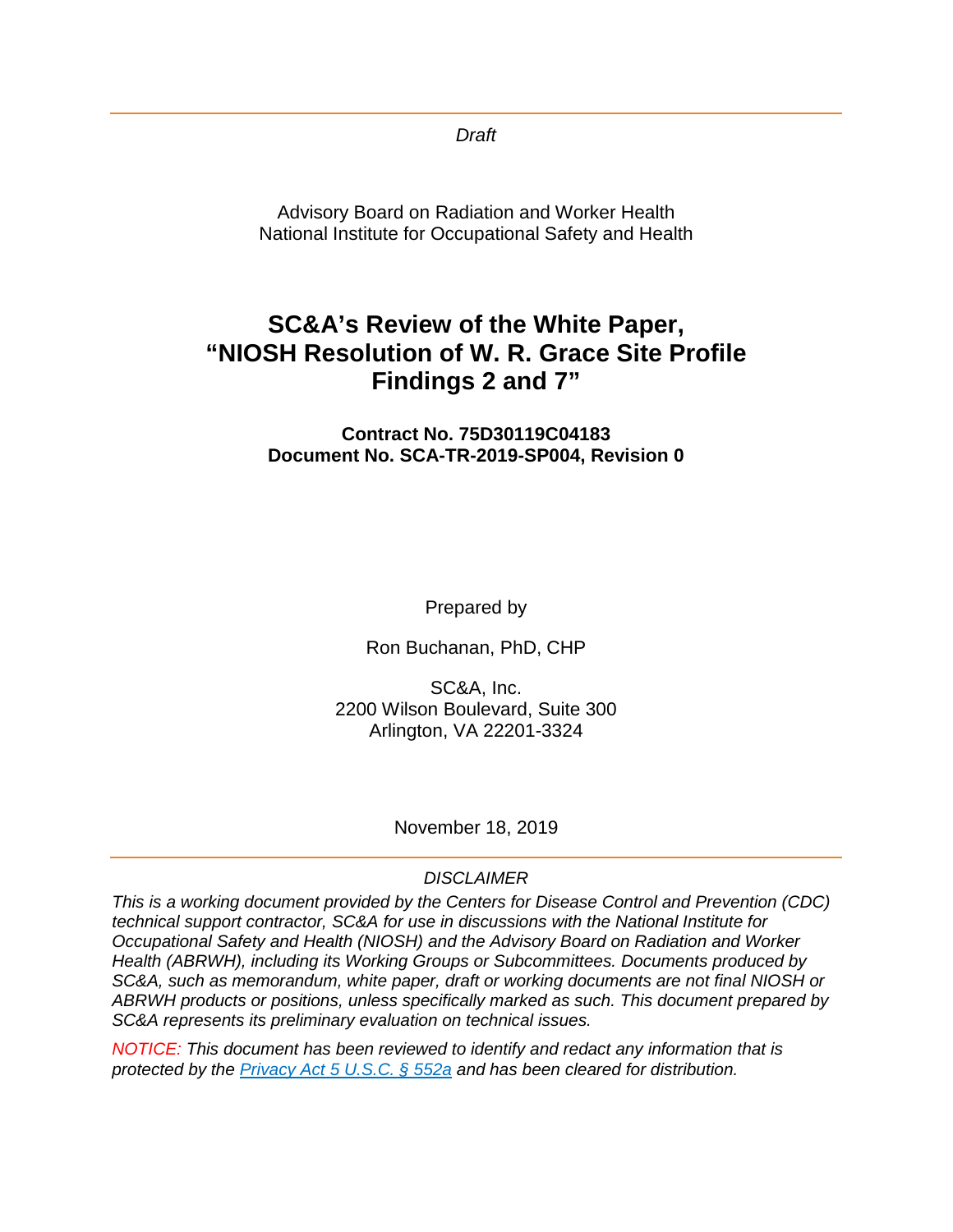|  |  | Effective date: 11/18/2019   Revision No. 0 (Draft)   Document No. SCA-TR-2019-SP004 | $^{\circ}$ Page 2 of 10 |
|--|--|--------------------------------------------------------------------------------------|-------------------------|
|--|--|--------------------------------------------------------------------------------------|-------------------------|

|  |                                      |  |  | SC&A, Inc. Technical Support for the Advisory Board on Radiation and Worker Health's Review |  |
|--|--------------------------------------|--|--|---------------------------------------------------------------------------------------------|--|
|  | of NIOSH Dose Reconstruction Program |  |  |                                                                                             |  |

| <b>Document Title</b>       | SC&A's review of the White Paper, "NIOSH Resolution of W. R. Grace<br>Site Profile Findings 2 and 7" |  |  |
|-----------------------------|------------------------------------------------------------------------------------------------------|--|--|
| <b>Document Number</b>      | SCA-TR-2019-SP004                                                                                    |  |  |
| <b>Revision Number</b>      | $0$ (Draft)                                                                                          |  |  |
| <b>Supersedes</b>           | N/A                                                                                                  |  |  |
| <b>Effective Date</b>       | November 18, 2019                                                                                    |  |  |
| <b>Task Manager</b>         | Ron Buchanan, PhD, CHP [signature on file]                                                           |  |  |
| <b>Project Manager</b>      | John Stiver, MS, CHP [signature on file]                                                             |  |  |
| <b>Document Reviewer(s)</b> | John Stiver, MS, CHP [signature on file]                                                             |  |  |

#### *Record of Revisions*

| <b>Revision Number</b> | <b>Effective Date</b> | <b>Description of Revision</b> |
|------------------------|-----------------------|--------------------------------|
| $0$ (Draft)            | 11/18/2019            | Initial issue                  |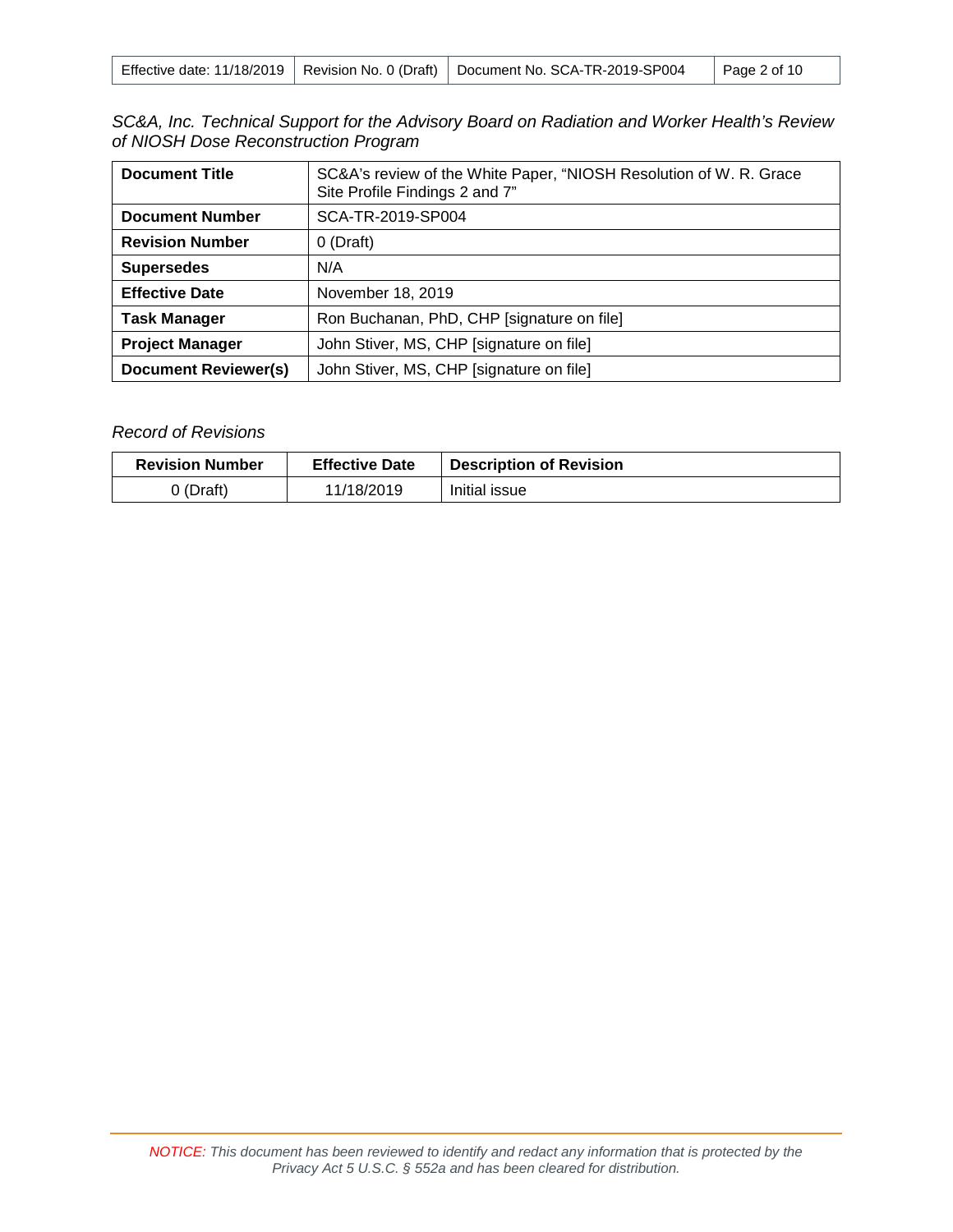## **Table of Contents**

| 1 |     |                                                                               |  |
|---|-----|-------------------------------------------------------------------------------|--|
| 2 |     |                                                                               |  |
|   | 2.1 |                                                                               |  |
|   | 2.2 |                                                                               |  |
|   | 2.3 |                                                                               |  |
|   | 2.4 | NIOSH's response to secondary finding D: Methods used to derive external      |  |
| 3 |     |                                                                               |  |
|   | 3.1 |                                                                               |  |
|   | 3.2 | Evaluation of NIOSH's response to finding 7: Environmental internal intake  8 |  |
|   | 3.3 | Evaluation of NIOSH's response to finding 7: Environmental external dose  8   |  |
|   | 3.4 | Evaluation of NIOSH's response to secondary finding D: Methods used to        |  |
| 4 |     |                                                                               |  |
| 5 |     |                                                                               |  |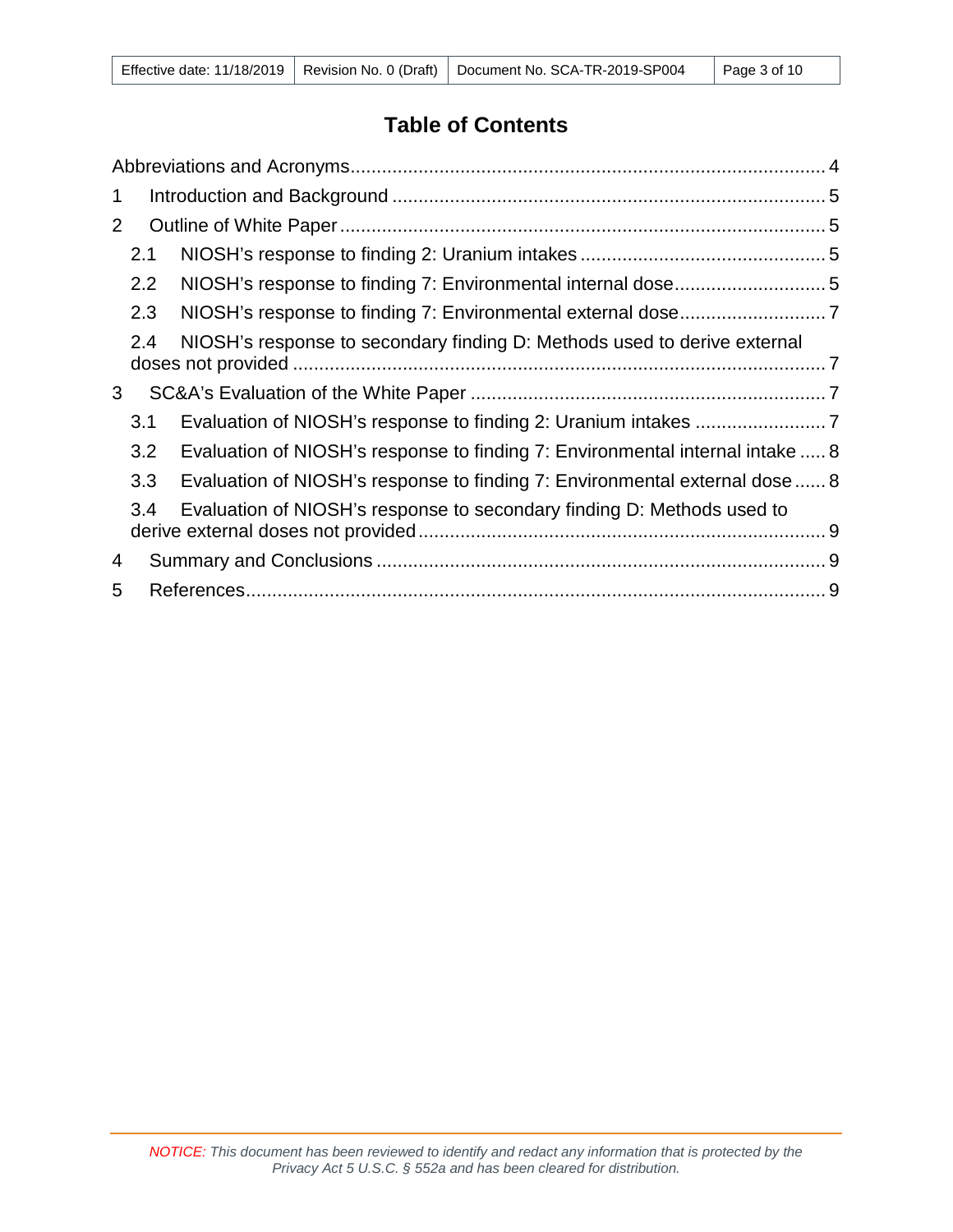# **Abbreviations and Acronyms**

<span id="page-3-0"></span>

| <b>ABRWH</b> | Advisory Board on Radiation and Worker Health         |
|--------------|-------------------------------------------------------|
| <b>AWE</b>   | Atomic Weapons Employer                               |
| dpm/d        | disintegrations per minute per day                    |
| DR           | dose reconstruction                                   |
| <b>NIOSH</b> | National Institute for Occupational Safety and Health |
| <b>ORAUT</b> | Oak Ridge Associated Universities Team                |
| pCi/d        | picocurie per day                                     |
| <b>TBD</b>   | technical basis document                              |
| <b>TLD</b>   | thermoluminescent dosimeter                           |
| <b>WG</b>    | work group                                            |
| <b>WRG</b>   | W. R. Grace Company                                   |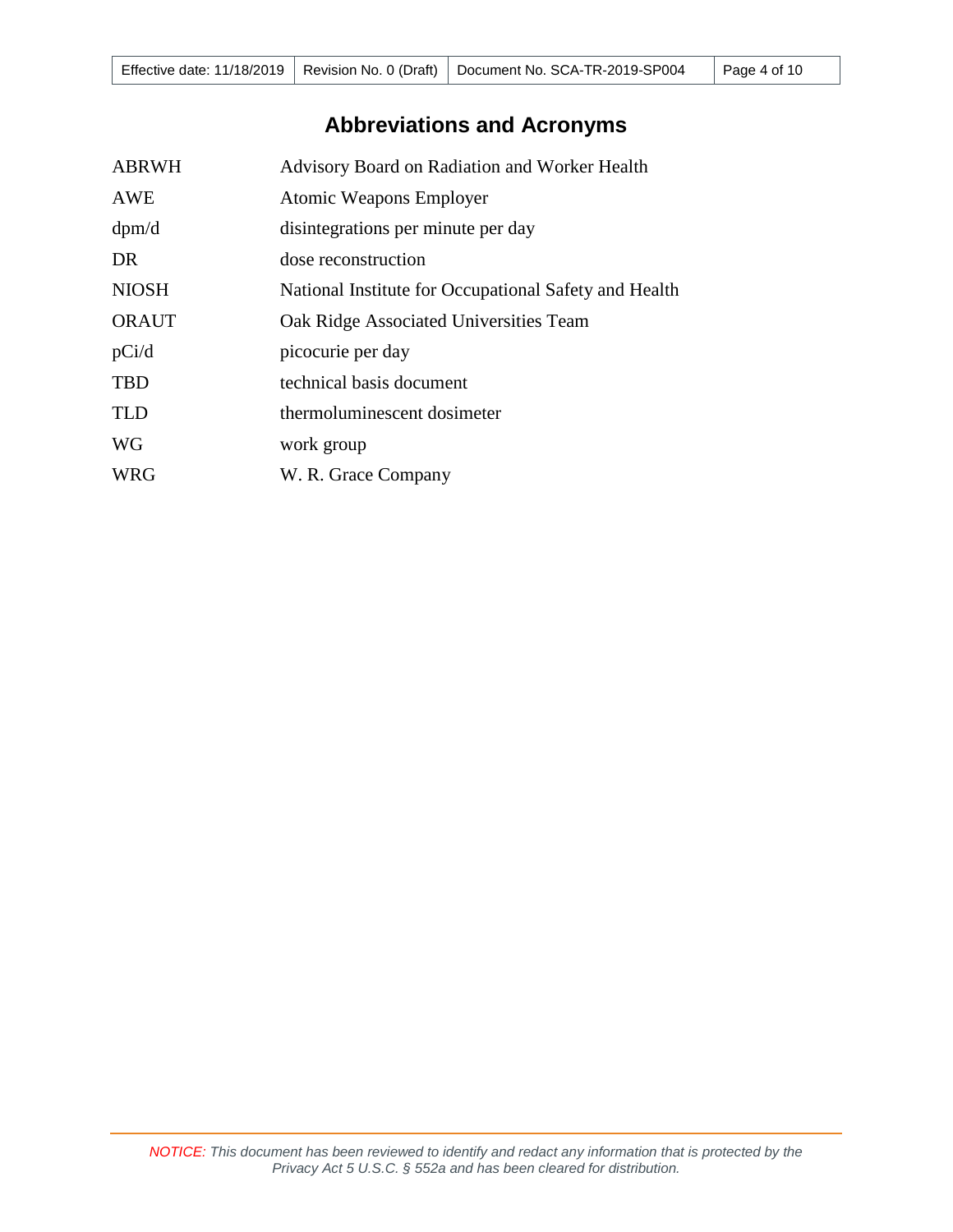## <span id="page-4-0"></span>**1 Introduction and Background**

W. R. Grace Company (WRG) was an Atomic Weapons Employer (AWE) facility from 1958 through 1970, with an AWE residual contamination period from 1971 through March 1, 2011. The National Institute for Occupational Safety and Health (NIOSH) issued on July 22, 2019, the white paper, "NIOSH Resolution of W. R. Grace Site Profile Findings 2 and 7," for WRG, Erwin, TN (NIOSH, 2019a; hereafter referred to as the "white paper"). The purpose of the white paper was to address findings 2 and 7 of SC&A's "Review of the NIOSH Site Profile for the W.R. Grace and Company in Erwin, Tennessee," SCA-TR-SP2013-0041, revision 0 (SC&A, 2013). Finding 2 was concerned with insufficient uranium bioassay/intake data for assigning uranium doses. Finding 7 was concerned with lack of environmental dosimetry data and intake data for assigning environmental external and internal exposures.

## <span id="page-4-1"></span>**2 Outline of White Paper**

## <span id="page-4-2"></span>**2.1 NIOSH's response to finding 2: Uranium intakes**

## *2.1.1 AWE operational period intakes 1958–1970 (white paper page 6)*

Table 1 (page 6) of the white paper provides a summary of the recommended uranium intakes for operators, general laborers, supervisors, and clerical workers. These data were generated from using the uranium intake value of 1.17E3 picocurie per day (pCi/d) from table 3-15 (page 26) of the technical basis document (TBD), ORAUT-TKBS-0043, revision 02, "An Exposure Matrix for W.R. Grace and Company in Erwin, Tennessee" (NIOSH, 2011a). The value of 1.17E3 pCi/d was derived from the 95th percentile value of 528.38 disintegrations per minute per day (dpm/d) from the breathing zone sampling of various operations at WRG in 1961, as summarized in table 3-8 (page 20) of the TBD.

## *2.1.2 Residual contamination intakes 1971–March 1, 2011 (white paper pages 6–8)*

Table 2 (pages 7–8) provides an updated version of the uranium intakes for this period based on job description. Current methods and values for applying deposition rates and resuspension factors were incorporated into this table, as opposed to the previous values listed in table 5-2 (page 33) and table 5-3 (page 34) of the TBD.

## <span id="page-4-3"></span>**2.2 NIOSH's response to finding 7: Environmental internal dose**

## *2.2.1 Environmental monitoring (white paper pages 9–11)*

Figures 1, 2, and 3 (pages 10 and 11) of the white paper provide layouts of the facilities and locations of monitoring stations.

## *2.2.2 Environmental air monitoring data 1979–2011 (white paper pages 11–14)*

Table 3 (page 13) of the white paper provides a summary of the average annual gross alpha site air concentrations by location for the period 1979–1995. Table 4 (page 14) provides the recommended environmental alpha intake rates (dpm/d) for the period 1979–2011. The values in the table were derived from the maximum annual WRG site measurements during 1979–1995 and the maximum recorded gross alpha air concentration during the period 1996–2009, which was 3.9E-15 microcurie per milliliter.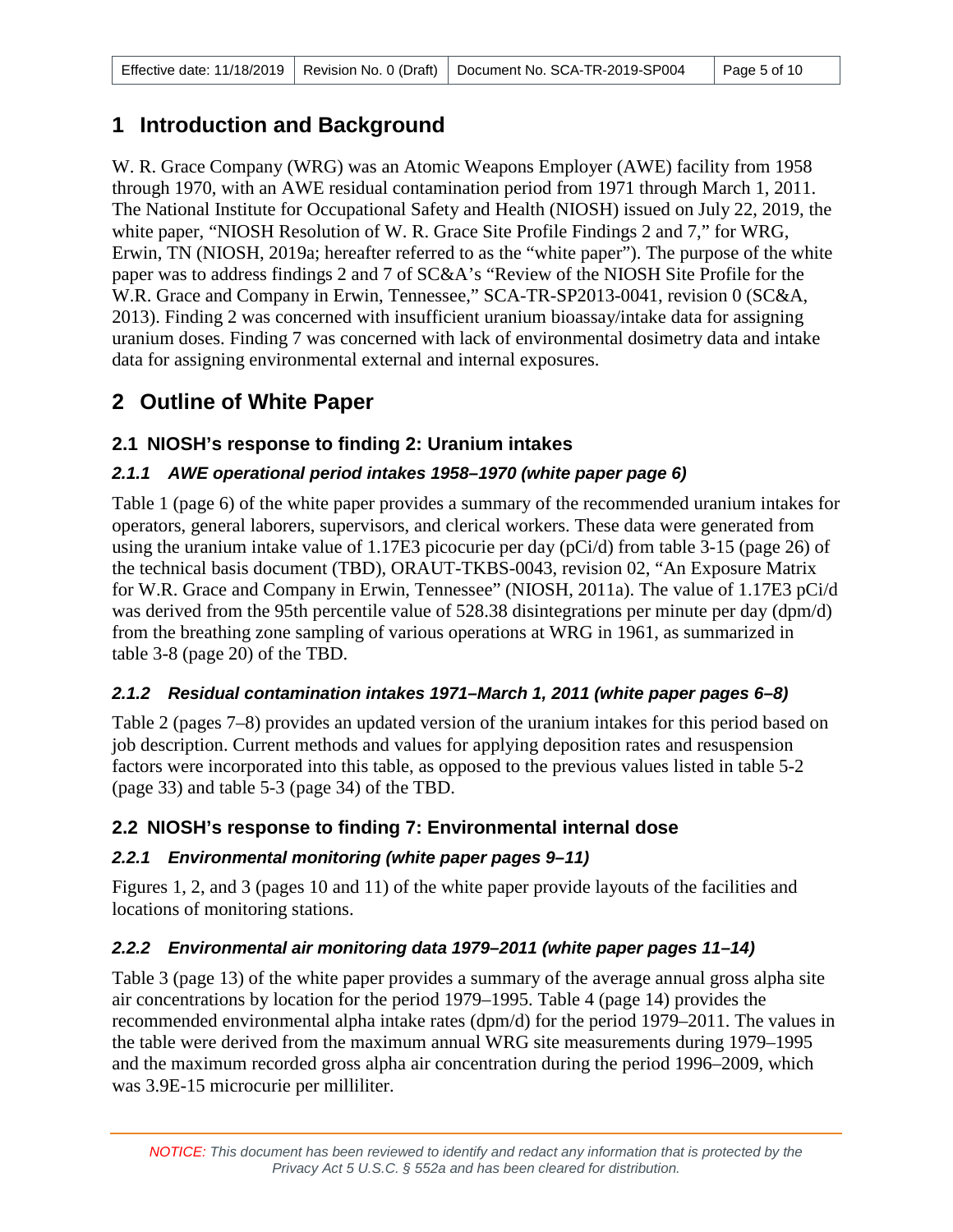#### *2.2.3 Environmental uranium intakes 1958–1970 (white paper page 14)*

The operational-period clerical inhalation intake of 95 dpm/d from table 1 (page 6) of the white paper is recommended for the period 1958–1970.

#### *2.2.4 Environmental uranium intakes 1971–1978 (white paper page 15)*

Because the recommended residual-period clerical uranium intake rates listed in table 2 (page 7) of the white paper for 1971–1978 are lower than the environmental derived intakes starting in 1979, NIOSH performed an exponential decrease of the 1970 operational-period clerical intake (95 dpm/d) down to the 1979 environmental intake of 2.31 dpm/d. The results of the calculations and recommended intake values are summarized in table 5 (page 15) of the white paper for 1971–1978.

#### *2.2.5 Environmental plutonium intakes 1965–1978 (white paper pages 15 and 16)*

Recommended annual environmental intake values for plutonium are summarized in table 6 (page 16) of the white paper for this period. These intake values were derived by using the clerical rate of 5 percent of the intake values listed in table 8 (page 13) and table 9 (page 14) of NIOSH's white paper, "Internal Dosimetry Coworker Intake and Exposure Model for the W. R. Grace Company, Erwin, Tennessee" (NIOSH, 2019b).

#### *2.2.6 Intake summary*

Recommended annual intake values are as follows:

- Environmental uranium intakes for 1958–2011 are summarized in table 7 (page 17) of the white paper. Use clerical intakes to assign environmental uranium. Note that for 1979– 2011, alpha intakes are assigned as uranium or plutonium, whichever one produces the greater dose.
- Environmental plutonium intakes for 1965–1978 are summarized in table 6 (page 16) of the white paper.
- Environmental alpha intakes for 1979–2011 are summarized in table 4 (page 14) of the white paper. Alpha intakes are assigned as uranium or plutonium, whichever one produces the greater dose. Note that the environmental (clerical) alpha intake values for 1979–2011 in table 7 (page 17) are the same as the environmental intake values as listed in table 4 (page 14) for 1979–2011.
- Plutonium intakes from plutonium facility entry for 1974–2011 are summarized in table 12 (page 19) of the white paper for any plutonium facility entry, regardless of job description. These intake values are to be used for dose reconstruction (DR) if a worker does not have plutonium bioassay data.
- If plutonium facility or bioassay plutonium intakes are assigned, then assign corresponding uranium intakes from uranium bioassay data, or table 7 (page 17) of the white paper, because the mixed oxide fuel contained both plutonium and uranium.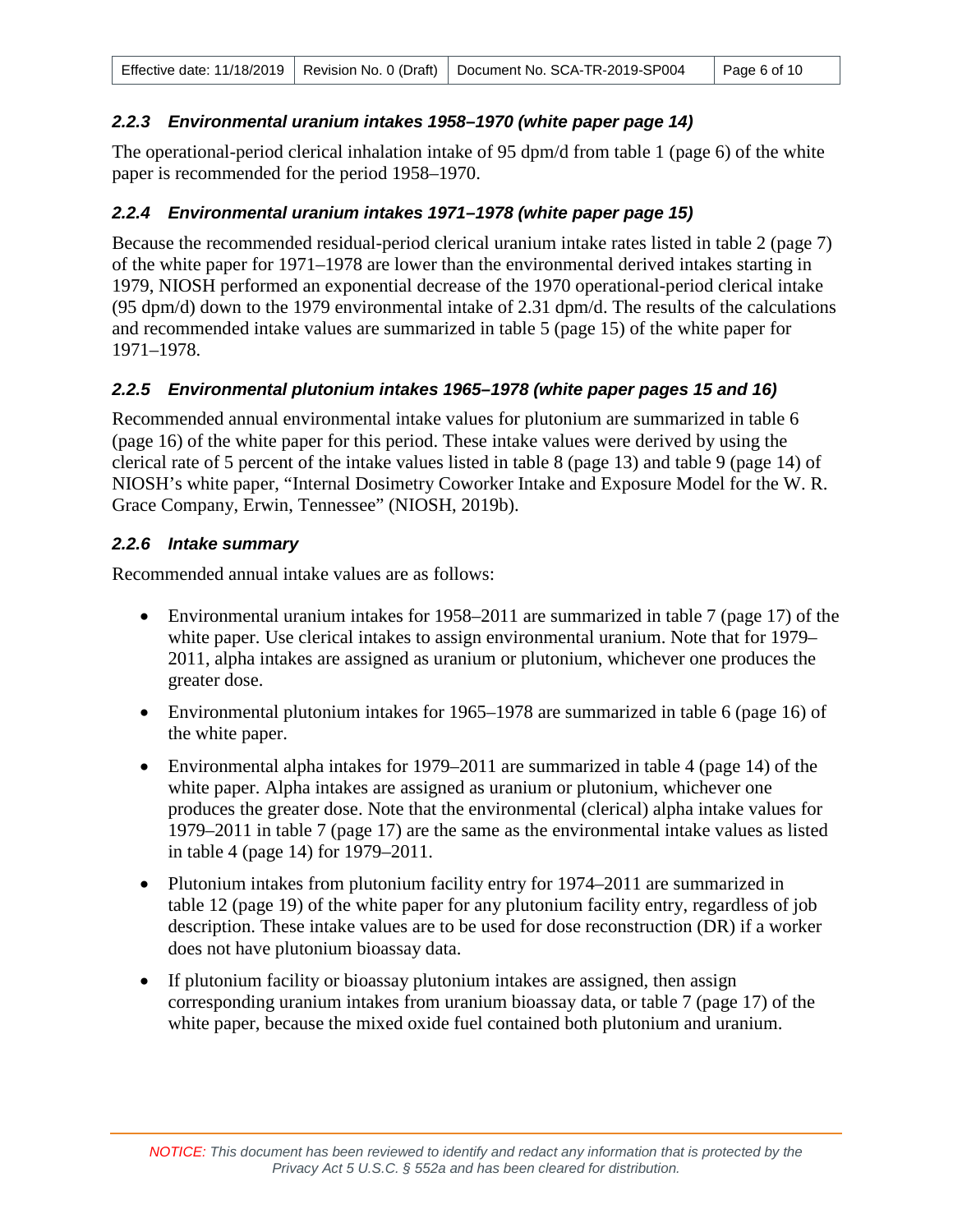- Uranium bioassay data should not be used after 1970 because U.S. Department of Energy operations ended in 1970, except when:
	- − The bioassay results provide for more limited intakes than the residual intakes.
	- − The worker was involved with Burial Grounds remediation after 1990.

### <span id="page-6-0"></span>**2.3 NIOSH's response to finding 7: Environmental external dose**

External environmental dose was addressed on pages 20 through 25 of the white paper.

- **Environmental thermoluminescent dosimeters (TLDs) –** Table 13 (page 22) provides a summary of the annual external doses based on environmental TLDs for the period 1979–1995.
- **Dose rates from Burial Grounds –** Table 14 (page 24) provides a summary of the annual dose rates from the Burial Grounds for the period 1958–2011.
- **Bounding environmental external doses –** Table 15 (page 25) provides a summary of the site environmental and Burial Grounds annual dose rates for the period 1958–2011.

#### <span id="page-6-1"></span>**2.4 NIOSH's response to secondary finding D: Methods used to derive external doses not provided**

This finding was related to the fact that the methods used to derive the external doses in table 5-5 (page 36) of the TBD were not provided in the TBD. The white paper concurs and indicates that because of the revisions that have occurred in calculating residual beta doses since the TBD was issued, the values have changed and are summarized in table 16 (page 27) of the white paper.

## <span id="page-6-2"></span>**3 SC&A's Evaluation of the White Paper**

The following is a summary of SC&A's evaluation of the white paper.

## <span id="page-6-3"></span>**3.1 Evaluation of NIOSH's response to finding 2: Uranium intakes**

- **AWE operational period intakes (1958–1970) –** During the meeting on August 3, 2015, of the Advisory Board on Radiation and Worker Health work group (WG) on uranium refining AWEs (AWE WG, 2015), NIOSH provided the rationale for the default uranium intake in table 3-15 (page 26) of the TBD. The WG discussed the issue and concurred with NIOSH's approach, but, since it was a bounding approach, the WG recommended NIOSH provide further breakdown of the intakes by work categories. SC&A analyzed the derivation of NIOSH's intake values, which were summarized in section 2.1.1 of this report, in conjunction with recommendations in Battelle-TBD-6000, revision 01, "Site Profiles for Atomic Weapons Employers that Worked Uranium Metals" (NIOSH, 2011b), and concurs with the intake values listed in table 1 (page 6) of the white paper for the operational period.
- **Residual contamination period intakes (1971–March 1, 2011) –** SC&A analyzed the derivation of NIOSH's intake values, which were summarized in section 2.1.1 of this report, in conjunction with recommendations in Battelle-TBD-6000, and concurs with the intake values listed in table 2 (pages 7 and 8) of the white paper for the residual period.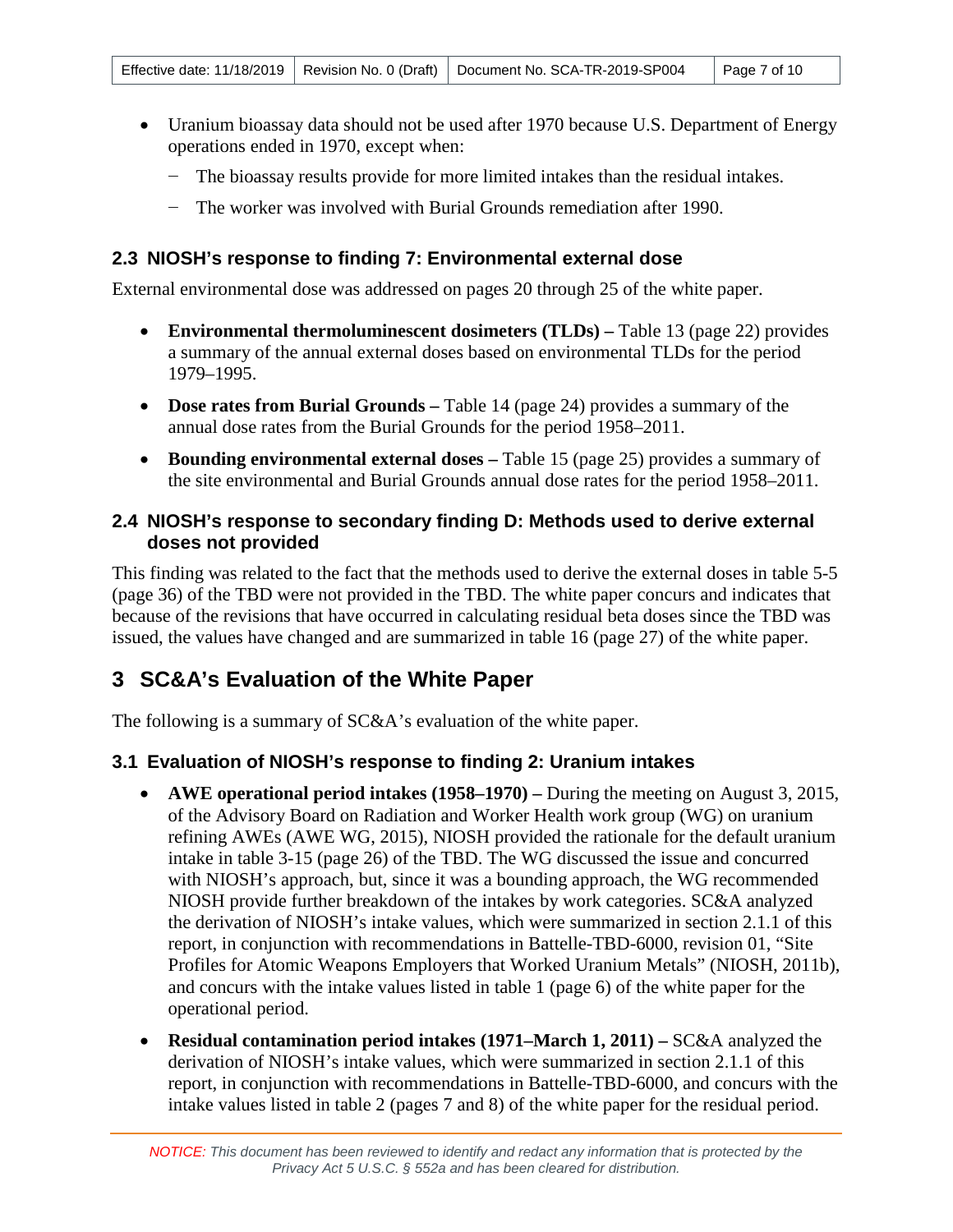SC&A concurs with the methods used and the derived intake values in this section of the white paper.

#### <span id="page-7-0"></span>**3.2 Evaluation of NIOSH's response to finding 7: Environmental internal intake**

Environmental internal intakes were addressed on pages 8 through 20 of the white paper. SC&A analyzed the data that were used to derive the recommended annual environmental intakes for the various time intervals during the period 1958–2011. The following is a summary of the results of SC&A's evaluation.

- **Environmental air monitoring data (1979–2011)** SC&A analyzed the data used to derive the annual average perimeter gross alpha concentrations in table 3 (page 13) for the period 1979–1995 and the conversion to the recommended environmental alpha intake rates (dpm/d) in table 4 (page 14) for the period 1979–2011. SC&A concurs with the methods used and the derived intake values recommended in this section of the white paper.
- **Environmental uranium intakes (1958–1970)** SC&A analyzed the method and data used to derive the annual operational-period clerical inhalation intake of 95 dpm/d, as listed in table 1 (page 6) for the period 1958–1970. SC&A concurs with the results.
- **Environmental uranium intakes (1971–1978)**  SC&A performed an exponential decrease of the 1970 operational-period clerical intake (95 dpm/d) down to the 1979 environmental intake of 2.31 dpm/d. The results of the calculations and intake values were the same as those summarized in table 5 (page 15) for 1971–1978. SC&A concurs with the methods used and the derived intake values in this section of the white paper.
- **Environmental plutonium intakes (1965–1978)** SC&A verified that the recommended annual environmental intake values for plutonium, as listed in table 6 (page 16) for this period, were derived by using the clerical rate of 5 percent of the intake values listed in table 8 (page 13) and table 9 (page 13) of NIOSH (2019b). SC&A has previously reviewed that white paper (SC&A, 2019) and concurs with the results.

While SC&A concurs with the methods used and the values derived for environmental internal intakes in NIOSH's response to finding 7, SC&A did have the following observation:

#### **Observation 1. Organized and concise recommendations to DR needed**

SC&A found the "Intake Summary" section in the white paper (pages 16–20) lacked organization and concise recommendations for the dose reconstructor's use. This is especially apparent in the "Environmental Intakes" and "Dose Reconstruction Notes" subsections on pages 19 and 20 of the white paper. This lack of organization could result in errors and inconsistencies in DR by different dose reconstructors.

#### <span id="page-7-1"></span>**3.3 Evaluation of NIOSH's response to finding 7: Environmental external dose**

Environmental external dose was addressed on pages 20 through 25 of the white paper. SC&A analyzed the environmental TLD and Burial Grounds information and concurs with the methods used and the derived dose values in this section of the white paper and the annual dose rate values listed for the general environment and for the Burial Grounds in table 15 (page 25).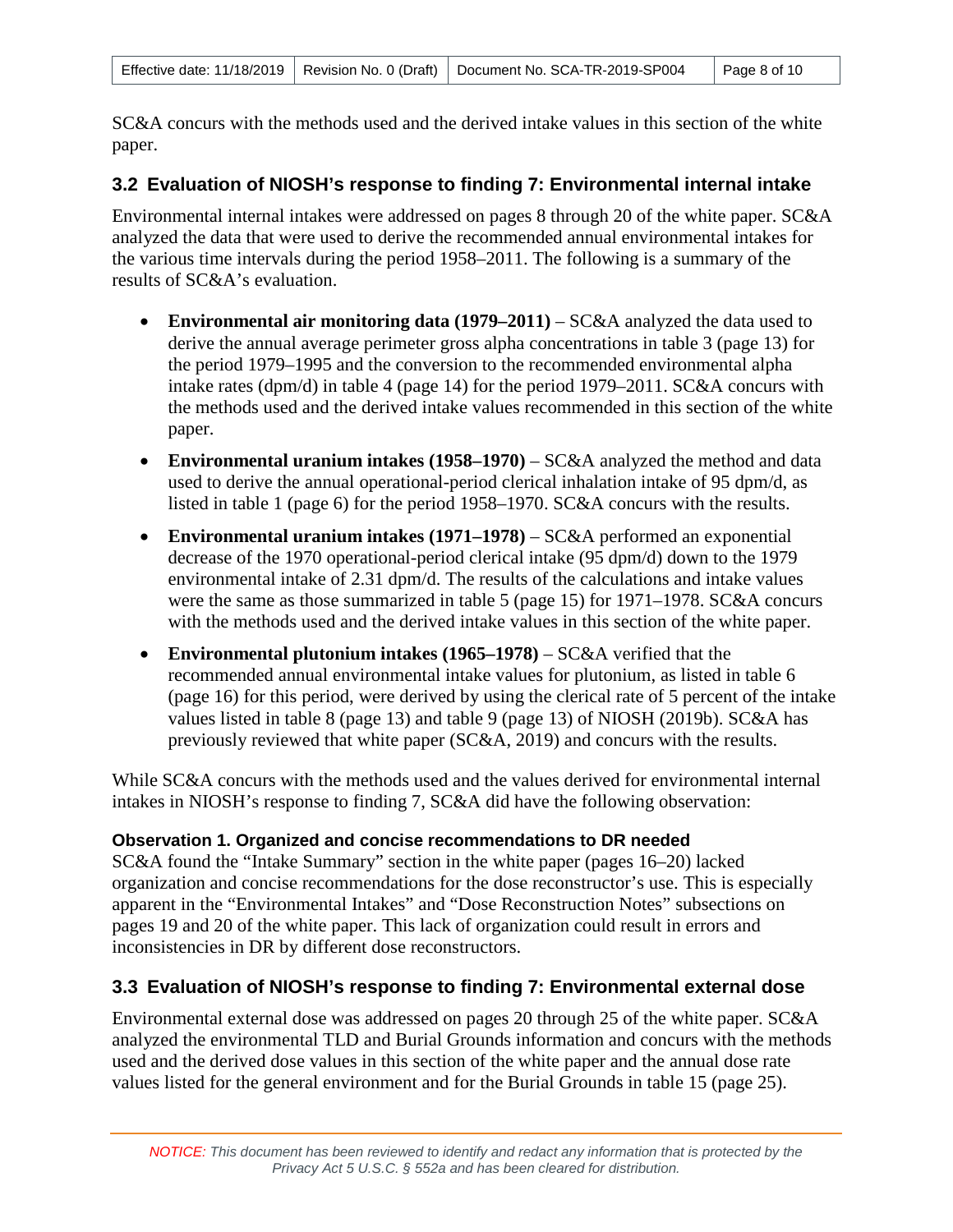#### <span id="page-8-0"></span>**3.4 Evaluation of NIOSH's response to secondary finding D: Methods used to derive external doses not provided**

SC&A verified the revised calculations for beta dose on page 26 and the entries in table 16 (page 27) of the white paper, using the updated methods to calculate the annual beta doses from residual contamination as recommended in Battelle-TBD-6000. SC&A concurs with the methods used and the derived dose values in this section of the white paper.

## <span id="page-8-1"></span>**4 Summary and Conclusions**

SC&A's review of the white paper found that NIOSH's response and recommendations concerning finding 2 (uranium intakes) and finding 7 (environmental intakes and external doses) were reasonable and technically verifiable. SC&A found that the four issues listed under finding 7 (on pages 8 and 9 of the white paper) were encompassed and satisfactorily responded to in the contents of the white paper. SC&A had no finding in this review. However, S&A did have the following observation:

### **Observation 1. Organized and concise recommendations to DR needed**

SC&A found the "Intake Summary" section in the white paper (pages 16–20) lacked organization and concise recommendations for the dose reconstructor's use. This is especially apparent in the "Environmental Intakes" and "Dose Reconstruction Notes" subsections on pages 19 and 20 of the white paper. This lack of organization could result in errors and inconsistences in DR by different dose reconstructors.

## <span id="page-8-2"></span>**5 References**

National Institute for Occupational Safety and Health (NIOSH). (2011a). *An exposure matrix for W.R. Grace and Company in Erwin, Tennessee* (ORAUT-TKBS-0043, rev. 02). Retrieved from SRDB Ref. ID 101734

National Institute for Occupational Safety and Health (NIOSH). (2011b). *Site profiles for atomic weapons employers that worked uranium metals* (Battelle-TBD-6000, rev. 1). Retrieved from SRDB Ref. ID 101251

National Institute for Occupational Safety and Health (NIOSH). (2019a). *NIOSH resolution of W. R. Grace site profile findings 2 and 7* [White paper]. Retrieved from <https://www.cdc.gov/niosh/ocas/pdfs/dps/176925-508.pdf>

National Institute for Occupational Safety and Health (NIOSH). (2019b). *Internal dosimetry coworker intake and exposure model for the W. R. Grace Company, Erwin, Tennessee* [White paper]. Retrieved from SRDB Ref. ID 175523

SC&A, Inc. (2013). *Review of the NIOSH site profile for the W.R. Grace and Company in Erwin, Tennessee* (SCA-TR-SP2013-0041, rev. 0). Retrieved from SRDB Ref. ID 166040